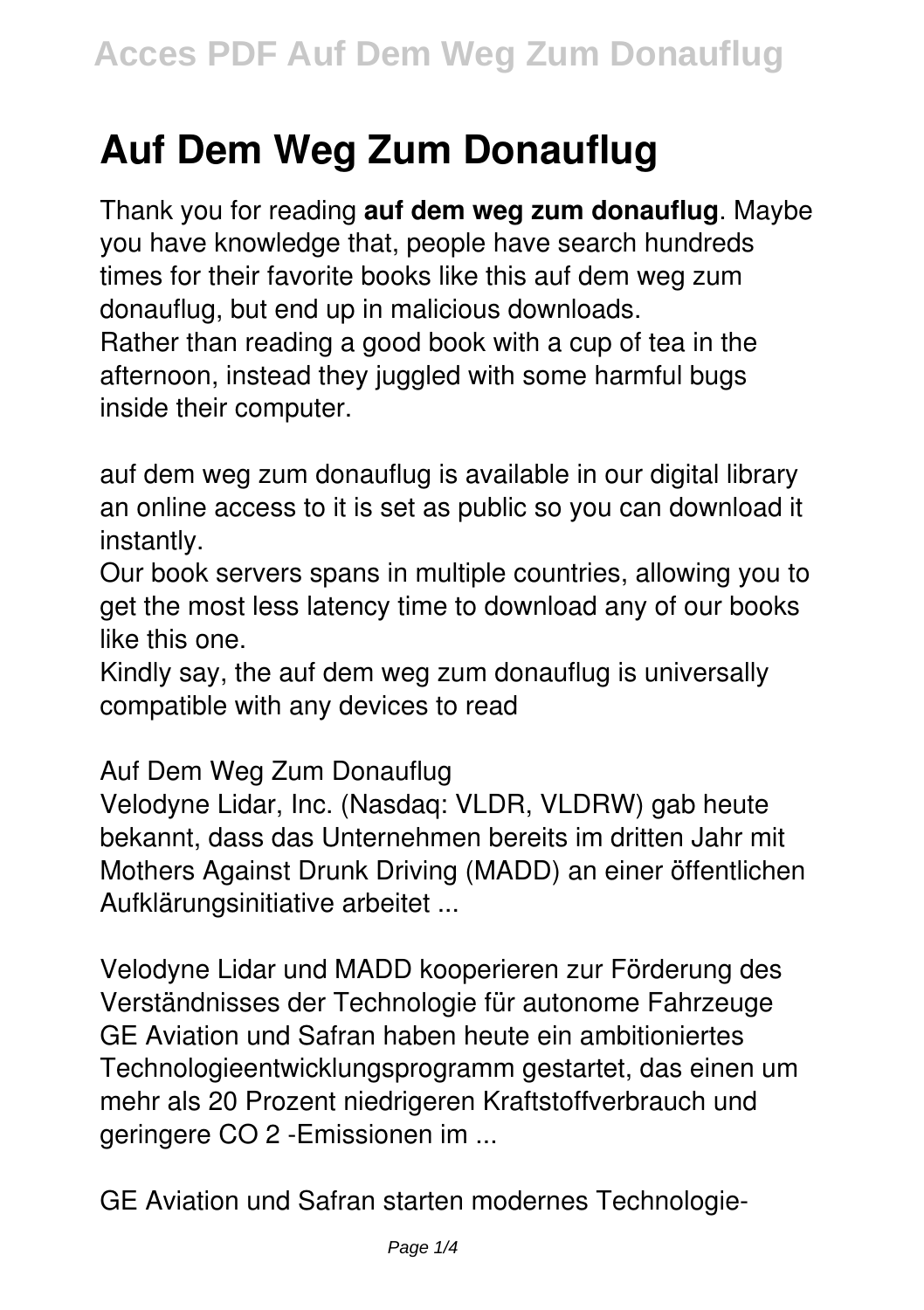Demonstrationsprogramm für nachhaltige Triebwerke; Verlängerung der CFM-Partnerschaft bis 2050 In order to find this, you roll the dice on the tables of the swamp area as usual. In the second chapter the characters fight their way through the partly flooded palace of the swamp witch. This is a ...

Palace of the Swamp Witch - Expansion for Adventures in Devil's Creek

V. (aej) Februar – August 2011 Mitarbeiter in dem Forschungsprojekt "Integration und entwicklungspolitisches Engagement von Migranten auf der Ebene der Bundesländer und Kommunen" unter der Leitung von ...

Sascha Krannich

The lack of oversight at the EPO has long been apparent and it is becoming ever more problematic now that huge sums of money are passed by the EPO's management to law firms whose sole role is to fight ...

A Parade of 'Yes Men': EPO's Budget and Finance Committee as Rubber-stamper of the Dictatorship That Pays the Salary

Er hatte sich nie beklagt, doch jetzt sagte er seiner Frau, er werde eine Weile fort sein, und dann machte er sich auf den Weg zum Ufer des Flusses ... Der alte Mann blieb noch lange am Flussufer und ...

Elias und der Wunsch des armen Mannes Mit Hilfe der QR-Codes, die auf der Druckversion jeder Pressemeldung abgebildet sind, finden Sie jederzeit mit dem Handy auf die entsprechende Online-Seite der PresseBox zurück - ohne die URL ...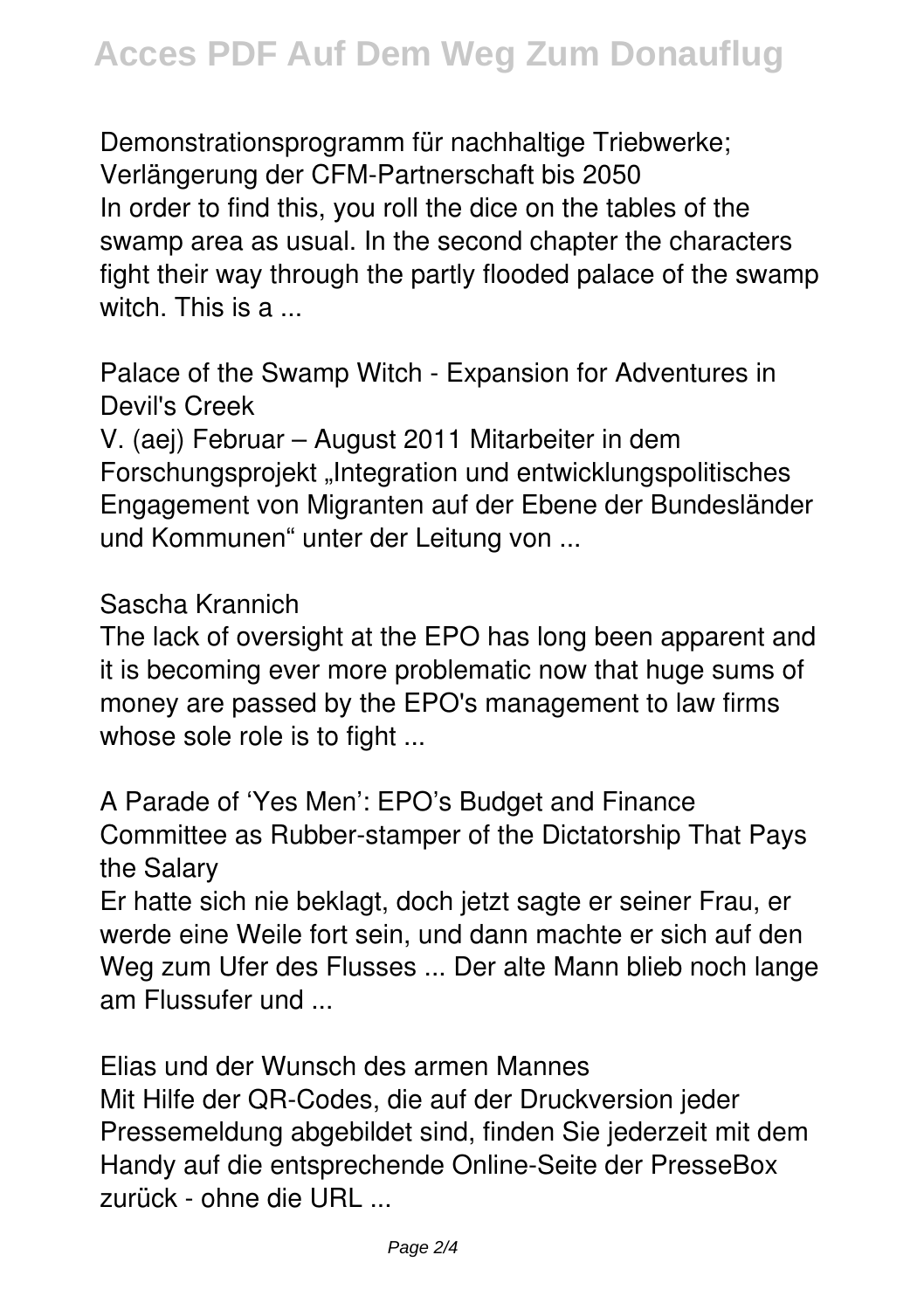First e-learning provider becomes full member of AUTOSAR Wüstenrot & Württembergische AG / Key word(s): Forecast Wüstenrot & Württembergische AG: W&W Group increases income forecast 23-Jun-2021 / 13:55 CET/CEST Disclosure of an inside information acc. to ...

Wüstenrot & Württembergische AG: W&W Group increases income forecast

VILNIUS, LITHUANIA / ACCESSWIRE / June 23, 2021 / The Lithuanian fintech company Bankera was included in the European Commission's latest publication "Secrets of Success." The publication presented ...

Bankera Listed Among Most Successful European **Businesses** 

Die CE-Kennzeichnung bestätigt, dass Flexcera-Harze die Anforderungen der Europäischen Richtlinie über Medizinprodukte erfüllen, und ebnet somit für Desktop Health den Weg, um Flexcera-Harze ...

Desktop Health gibt CE-Kennzeichnung und internationalen Start für Flexcera, die nächste Generation 3D-gedruckter Zahnprothesen, bekannt

DJ ENOGIA announces the approval of its Registration Document by the Autorité des Marchés Financiers, for its prospective IPO on the Euronext Growth(R) ...

ENOGIA announces the approval of its Registration -2- Man ist sehr stark auf einen bestimmten Monitor «fixiert» und hat Mühe sich auf einem neuen Gerät zurechtzufinden. Monitoring is not always intuitive. One gets very used to a specific monitor ...

It's Not You, It's the Design - Common Problems With Patient